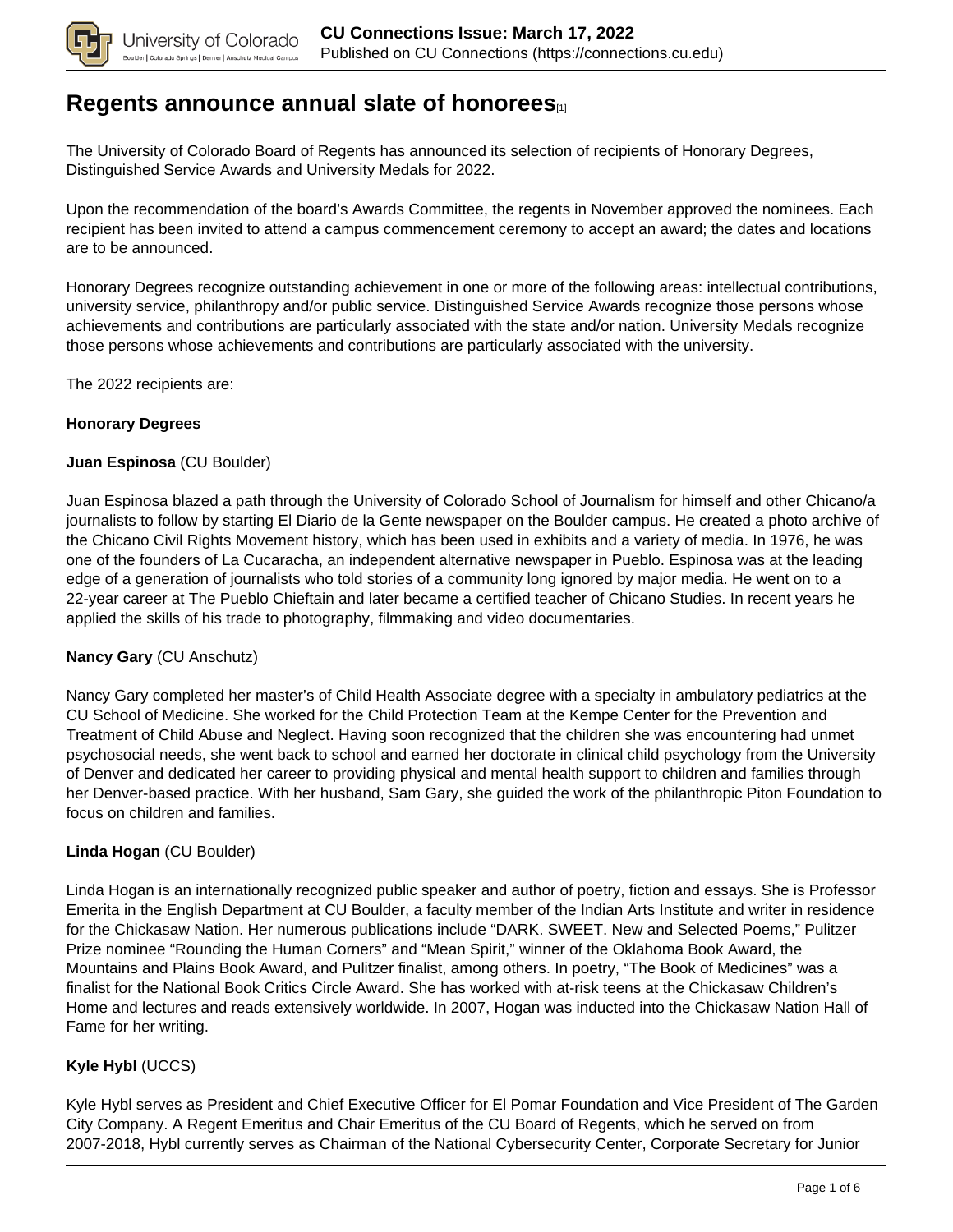

Achievement USA and on the boards of the American Council of Young Political Leaders, Employers Council and Exponential Impact. He is a founding member of the UCCS Development Corporation, senior strategic adviser to the UCCS chancellor and served as co-chair of the Ent Center for the Arts capital campaign. The El Pomar Foundation has provided grants to CU totaling over \$20 million; Hybl also is a longtime personal donor to the university. He earned bachelor's and Juris Doctor degrees from CU Boulder and is a former Air Force captain and judge advocate.

### **Don Johnson** (CU Denver)

After graduating from CU Boulder in 1962, Don Johnson made significant contributions to the fields of architecture and urban planning. He founded Aegina Associates, a major architecture and planning firm. In 1993, he began designing and building Erie Village, which would become one of the most desirable real estate developments in Boulder County. Johnson is now the Managing Trustee of the Dr. C.W. Bixler Family Foundation, which supports education, arts and community initiatives nationwide. He provides significant thought leadership to CU Denver's College of Architecture and Planning (CAP). Through Johnson's personal contributions and philanthropy through the foundation, his past and pledged total gifts amount to over \$27.1 million, making him CU Denver's largest-ever donor. He is a member of the Benson Society and Heritage Society, sits on the CAP Advisory Board, and served on the Board of Trustees for the CU Foundation from 2010-2016.

#### **Tenzing Rigdol** (CU Denver)

Tenzing Rigdol, one of the best-known contemporary Tibetan artists in the world, is an alumnus of CU Denver, having earned a bachelor of fine arts in painting and bachelor's in art history. Rigdol is CU Denver's most celebrated visual artist, with his artwork shown in museums and galleries around the world. He is the first contemporary Tibetan artist to be acquired by the Met in New York City in its permanent collection. At great peril, he transported 20 tons of soil from Tibet to neighboring India so exiled Tibetans could walk on their homeland as part of his artwork "Our Land, Our People." His Holiness the Dalai Lama blessed the soil before Tibetan refugees walked on their missed homeland. He uses most of the proceeds from the sale of his artwork to fund an artist's residency he founded in Dharamshala, India; it supports Tibetan artists in their poetry, visual art and writing endeavors, particularly focusing on disadvantaged Himalayan artists.

#### **Distinguished Service Awards**

#### **Wayne Cascio** (CU Denver)

Over the course of his 40-year career at CU, Wayne F. Cascio has brought great distinction and visibility to the university through his outstanding activities in teaching, research and service. He arrived as a tenured full professor in 1981 and currently is a Distinguished University Professor Emeritus and cofounder of the CU Denver Business School. He is a Fellow of the National Academy of Human Resources, the Academy of Management, the American Psychological Association, the Society for Industrial and Organizational Psychology, and the Australian Human Resources Institute. Cascio is an active researcher, writer and speaker. He has published more than 200 articles and book chapters, and 33 books, including "Applied Psychology in Talent Management" (with Herman Aguinis, 8th ed., 2019), which is considered to be the most authoritative scholarly treatment of topics in industrial-organizational psychology. Cascio has delivered more than 750 presentations to professional and business audiences on six continents.

#### **Ryan Haygood** (CU Boulder)

Ryan P. Haygood is a nationally respected civil rights lawyer. As president and CEO of the New Jersey Institute for Social Justice, he leads a majority-women of color team of racial justice advocates whose cutting-edge work seeks to build reparative systems that create wealth, justice and power for Black, Latina/Latino and other people of color in New Jersey. Under Haygood's leadership, the institute's advocacy led to the historic restoration of the vote to 83,000 people on parole and probation; automatic and online voter registration; ending prison-based gerrymandering for state legislative redistricting; a \$15 minimum wage; the reporting of COVID-19 racial data; and New Jersey becoming the first state to test all its incarcerated youth for COVID-19. Before leading the institute, Haygood served as deputy director of litigation at the NAACP Legal Defense and Educational Fund Inc., where he litigated key civil rights cases.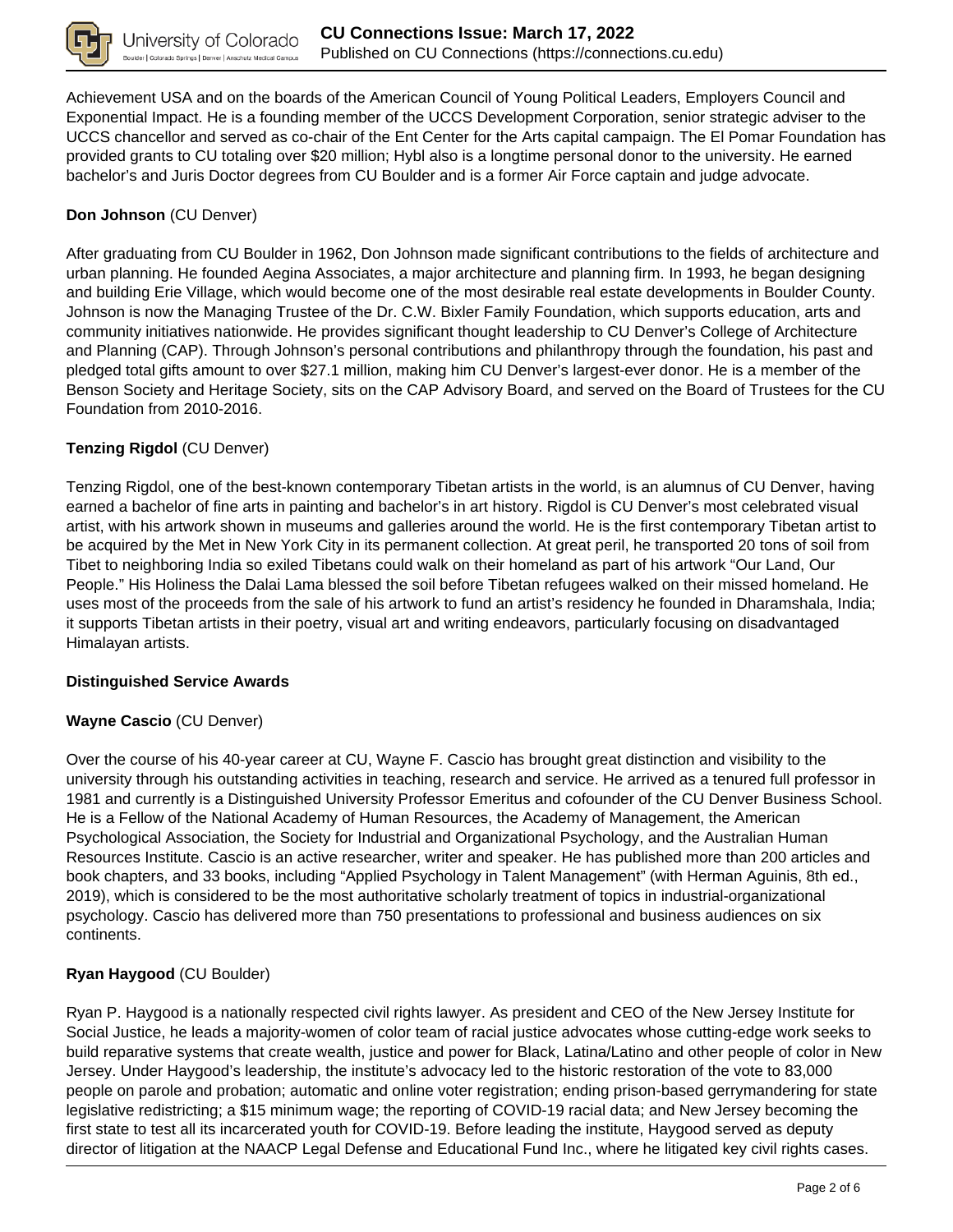

Haygood earned his J.D. from the University of Colorado School of Law and bachelor's in American History and Political Science cum laude from Colorado College.

#### **Rebecca Kantor** (posthumous, CU Denver)

As dean of CU Denver's School of Education and Human Development (SEHD), Rebecca Kantor was the consummate academic leader, setting an example through her prominence as a scholar, educator and leader. Kantor served as a national leader in early childhood education, elevating the field with her pursuit of enriching and culturally affirming early care and education for young children. Kantor generated over \$20 million in grant funding in early childhood education, helping to bolster the legitimacy and vitality of this important area of study. Kantor pioneered numerous advances in constructivist pedagogy, inclusive teacher and leadership preparation, and early childhood research and policy at the city, state, national and global levels. Her inclusive approach inspired numerous partnerships and led to true systems change. Under her leadership, the SEHD made gains in diversifying new hires, developing programs focused on equity and diversity, and ensuring that justice-and equity-focused knowledge is fairly and transparently infused in the curriculum at all levels.

#### **Karen Zink** (CU Anschutz)

Karen Zink is an early adopter of innovation and a positive agent of change since earning her master's degree from the CU College of Nursing in 1987 and entering practice as a nurse practitioner. A Colorado native, she has dedicated her life and practice to ensuring residents of the Durango area have access to high-quality health care. Zink founded the Southwest Women's Health Associates, which was the second nurse practitioner clinic in the United States. It is one of the only such clinics in the Durango area offering primary and preventive care for women, as well as gynecological care such as endometrial biopsies, colonoscopies and contraceptive care. She earned an award from the American Nursing Association for sustained contributions to the profession and was voted "best nurse" by The Durango Herald Readers' Choice Awards.

#### **University Medals**

#### **Bonnie Camp** (CU Anschutz)

Bonnie Camp is a pediatrician and psychologist specializing in early childhood development, and a pioneer and leader in pediatric medicine. Her scholarly accomplishments, generosity and dedication to helping junior colleagues build their careers have made a great impact. She attended CU's School of Medicine at a time when women were a small minority of the class – 10% or less – and joined the pediatric faculty when there were only a few other female faculty members. Camp has spearheaded numerous fundraising efforts to establish visiting professorships and lectureships, such as the annual John J. Conger, Ph.D., Lectureship and Visiting Professorship in Child Mental Health Policy. Her generous gifts to the university have supported many efforts, including funds honoring other pioneering women in health sciences at CU.

#### **Thomas Noel** (CU Denver)

Thomas Noel, professor emeritus of history at the University of Colorado Denver, is widely known as Dr. Colorado for his outstanding contributions to state history, including authoring or co-authoring over 50 books. He earned his master's and Ph.D. in history from CU Boulder, where his mother and grandmother also did graduate work. He devoted 50 years of service to CU, teaching a full load of courses nearly every term. He served as chair (1992-96) and vice chair (2017-20) of the CU Denver Department of History. Noel established the CU Denver Historical Studies Journal and the Public History Program. He was State Historian for the state of Colorado in 2018, the Colorado Preservation Inc. Dana Crawford Award Winner, and Colorado Women's Hall of Fame Advisory Board Member, 2007-Present.

#### **William Weston** (CU Anschutz)

William Weston is an influential medical educator and stellar clinician who spent his entire career with the University of Colorado, from 1972 until he became Professor Emeritus in 2006. He was chair of the Department of Dermatology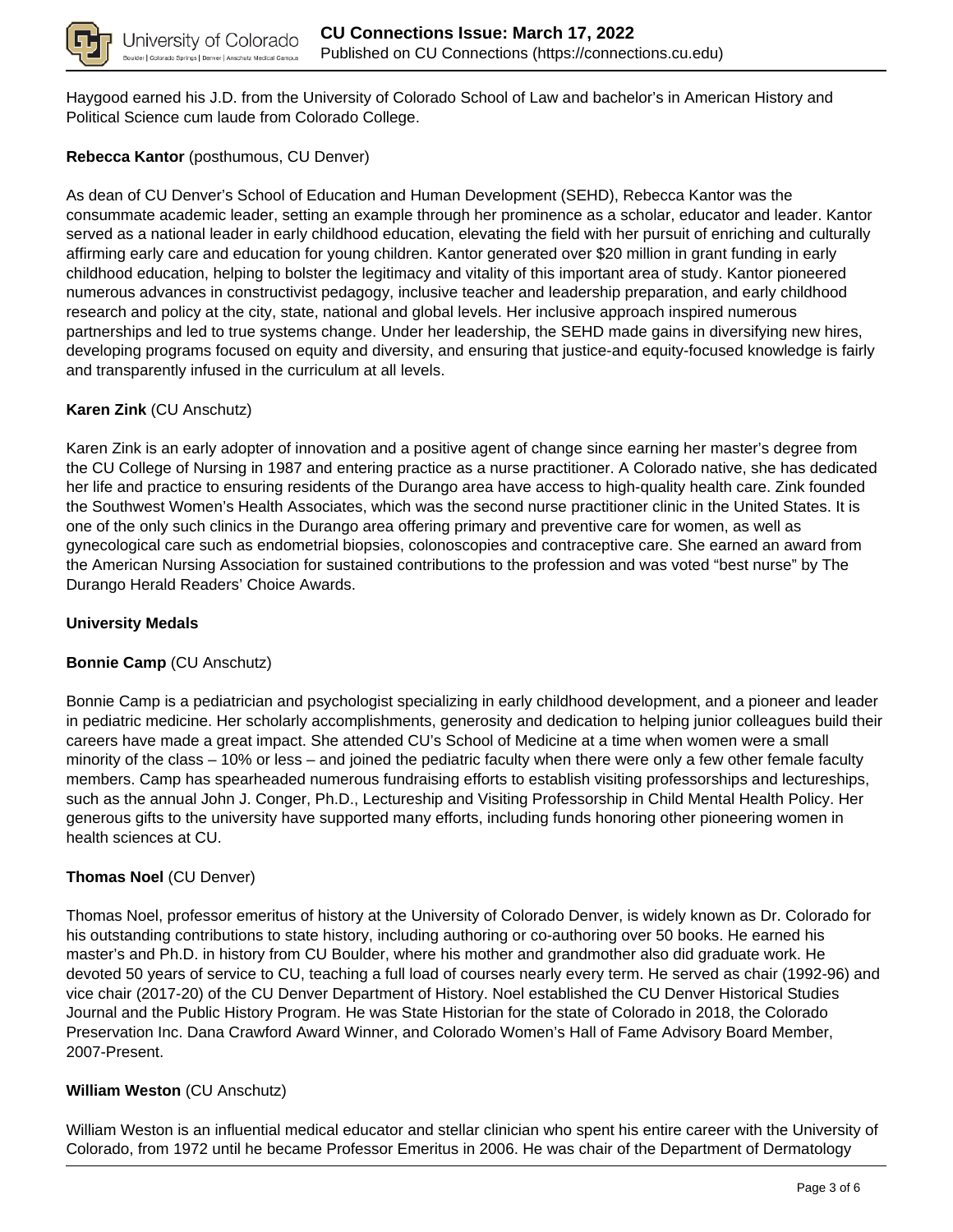

(1976-2001), taking on a new department and elevating it to national recognition. He was a founder of Pediatric Dermatology, founder and past president of the Society for Pediatric Dermatology and had a role in the founding of the journal Pediatric Dermatology. He was a respected master clinician and started a clinic for children with the rare genetic skin condition epidermolysis bullosa (EB). That clinic, which continues at Children's Hospital Colorado, is one of the leading EB centers in the U.S. He made seminal observations in neonatal lupus, including its association with anti-Ro antibodies. He authored "Color Textbook of Pediatric Dermatology," a highly valuable resource for pediatricians, family practitioners and child health associates.

### **CU Next award proposal deadline is April 4**[2]

# **Find your way to the best health plan (for you)**[3]

Deciding which health insurance plan is right for you can be overwhelming — but it doesn't have to be. All the necessary tools and resources you need to help make the best coverage decisions for you and your family are at your fingertips.

The Basics of CU Health Care and Pretax Savings on-demand course<sub>[4]</sub> will help you understand the features of each medical, dental and vision plan. Taking the course is a great way to check in and make sure your plans are meeting your current needs, whether you ultimately decide to choose a new health plan or keep your current plan.

Information on how you can save money on your health care expenses with one of CU's optional pretax savings plans is also available.

"It's really a replica of our new-hire orientations," said Deborah Lowe, the outreach program manager for Employee Services. "So, it's a deeper dig into how to choose a plan."

The Basics of CU Health Care and Pretax Savings course is available in English and Spanish and offers a comprehensive overview of the essential features of each plan, including information on what your current plan offers and links to valuable plan resources.

During the COVID-19 pandemic, many employees shifted to fully remote work and relocated out of state. Others may have eligible dependents who recently have left Colorado for school and work. This is an especially important time for people who have gone through changes in state residency to make sure they are covered by a plan that works for them outside Colorado.

Consult the Basics of CU Health Plans and Pretax Savings course now to ensure you are prepared for the annual Open Enrollment period, April 18-May 6. Remember, while you can update some components of your health plans in response to qualifying life events throughout the year, **you can only change your health plan type(s) during open enrollment**.

Click here to explore the course  $[4]$  and learn more about CU Health Plans.

#### **Look up your current plans**

Log in to **my.cu.edu**[5]. Click the **CU Resources** tab. (If you are a CU System Administration employee, skip this step.)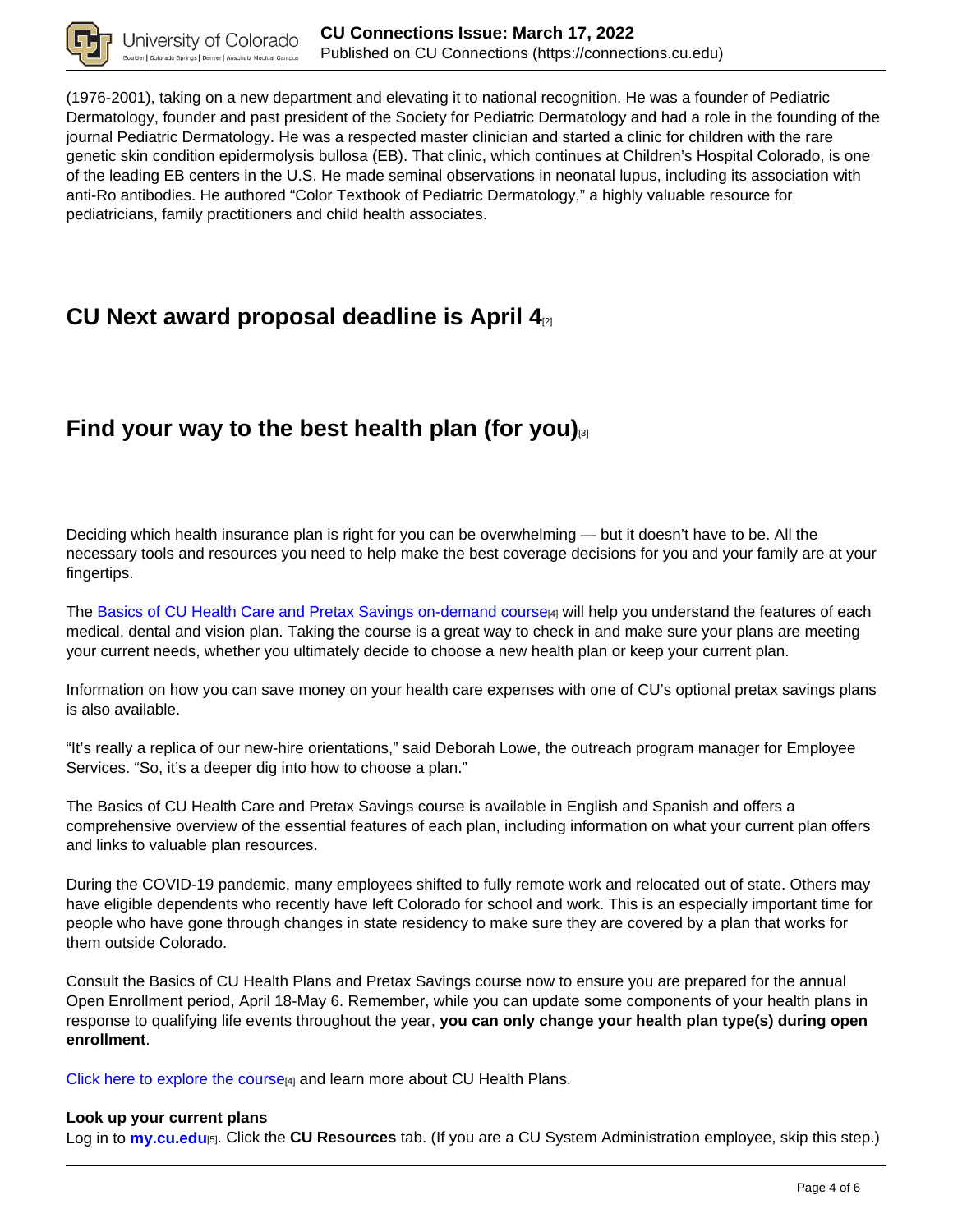

Open the CU Resources Home dropdown menu and select **Benefits & Wellness.** Select **Benefits Summary.** Your benefits for the current plan year will display.

## **President's Fund for the Humanities proposals due April 4**[6]

### **New policy on lactation space approved**

The Office of Policy and Efficiency (OPE) announced the approval of a new administrative policy statement on lactation space. This new policy requires the development and implementation of campus lactation policies. Click here<sub>[8]</sub> for related story.

APS 3005-Lactation Space was approved by the president after a review at the March 3, 2022, TEAM Meeting. The effective date for APS 3005 is March 15, 2022.

For more detailed information, go to https://www.cu.edu/ope/aps/latest-changes[9].

### **March 22: One year later, traumatic event resources and support available**[10]

### **UCCS ranked among the most bicycle-friendly universities in the nation**[11]

**Four takeaways from March 10 Community Conversations: Equityserving institution**[12]

**Possibilities Endless: Lilia Cervantes, M.D.**[13]

**Banks named acting vice chancellor for student affairs**[14]